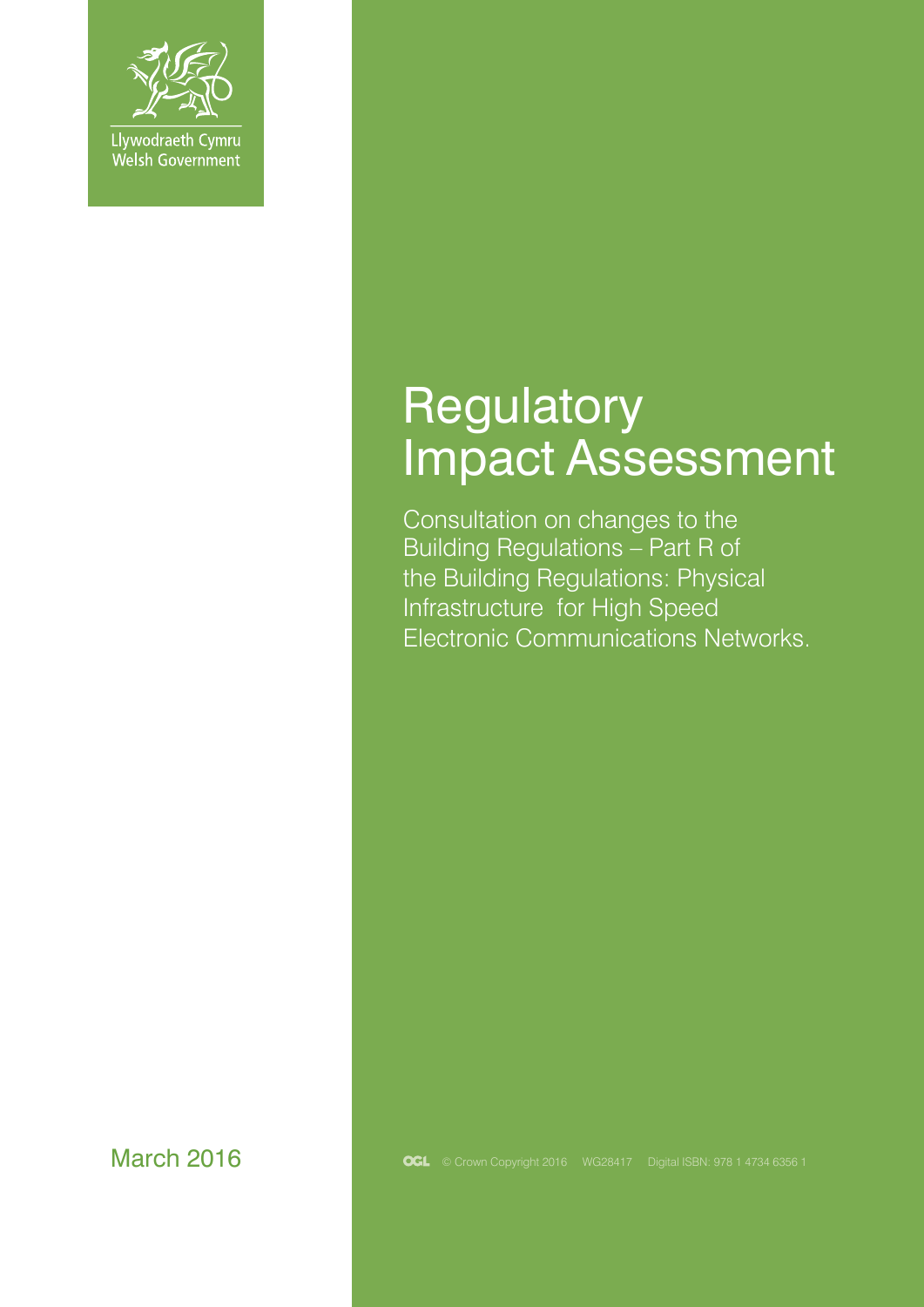# **Building Regulations**

# **Broadband – In building physical infrastructure**

# **Final Regulatory Impact Assessment**

#### **Rationale for intervention and policy objective**

1.1 The Welsh Government Programme for Government has a commitment to seek to ensure that all premises in Wales should have access to next generation broadband by 2015. Super-fast is defined by the Government as speeds in excess of 30 Mbit/s.

1.2 In parallel, the European Commission has introduced a Directive requiring Member States to ensure that new buildings and major renovations are constructed with the necessary in-building infrastructure which is suitable to enable connection to a broadband network with a speed of at least 30 Mbit/s (a "high speed network"). This requirement is in Article 8 of the Directive at [http://eur-lex.europa.eu/legal](http://eur-lex.europa.eu/legal-content/EN/TXT/?uri=CELEX:32014L0061)[content/EN/TXT/?uri=CELEX:32014L0061](http://eur-lex.europa.eu/legal-content/EN/TXT/?uri=CELEX:32014L0061)

1.3 The policy objective is to transpose the European requirement for in-building infrastructure into the Welsh system of Building Regulations. The new requirements apply to building work in respect of which a building notice, initial notice or a plans certificate has been given to the local authority after 31 December 2016 and to building work where full plans have been so deposited after that date.

1.4 The effect will be that all new buildings to which the new requirements apply, and major renovations of those buildings, will be caught by the requirements to install in-building infrastructure. So all new housing developments, commercial buildings, schools, retail and other buildings will be required to have in-building infrastructure to enable connections to broadband speeds in excess of 30 Mbit/s. Buildings which contain more than one dwelling will also have an access point for connection to a high speed network.

1.5 The effect will be that all new buildings to which the new requirements apply, and major renovations of those buildings, will be caught by the requirements to install in-building infrastructure. So all new housing developments, commercial buildings, schools, retail and other buildings will be required to have in-building infrastructure to enable connections to broadband speeds in excess of 30 Mbit/s. Buildings which contain more than one dwelling will also have an access point for connection to a high speed network.

1.6 The Welsh Government published a public consultation on a proposed new Part R of the Building Regulations from 1 December 2015 to 12 January 2016; 11 responses were received.

1.7 The Minister for Natural Resources has decided to implement the EU Directive through the Building Regulations so that all new builds and buildings with major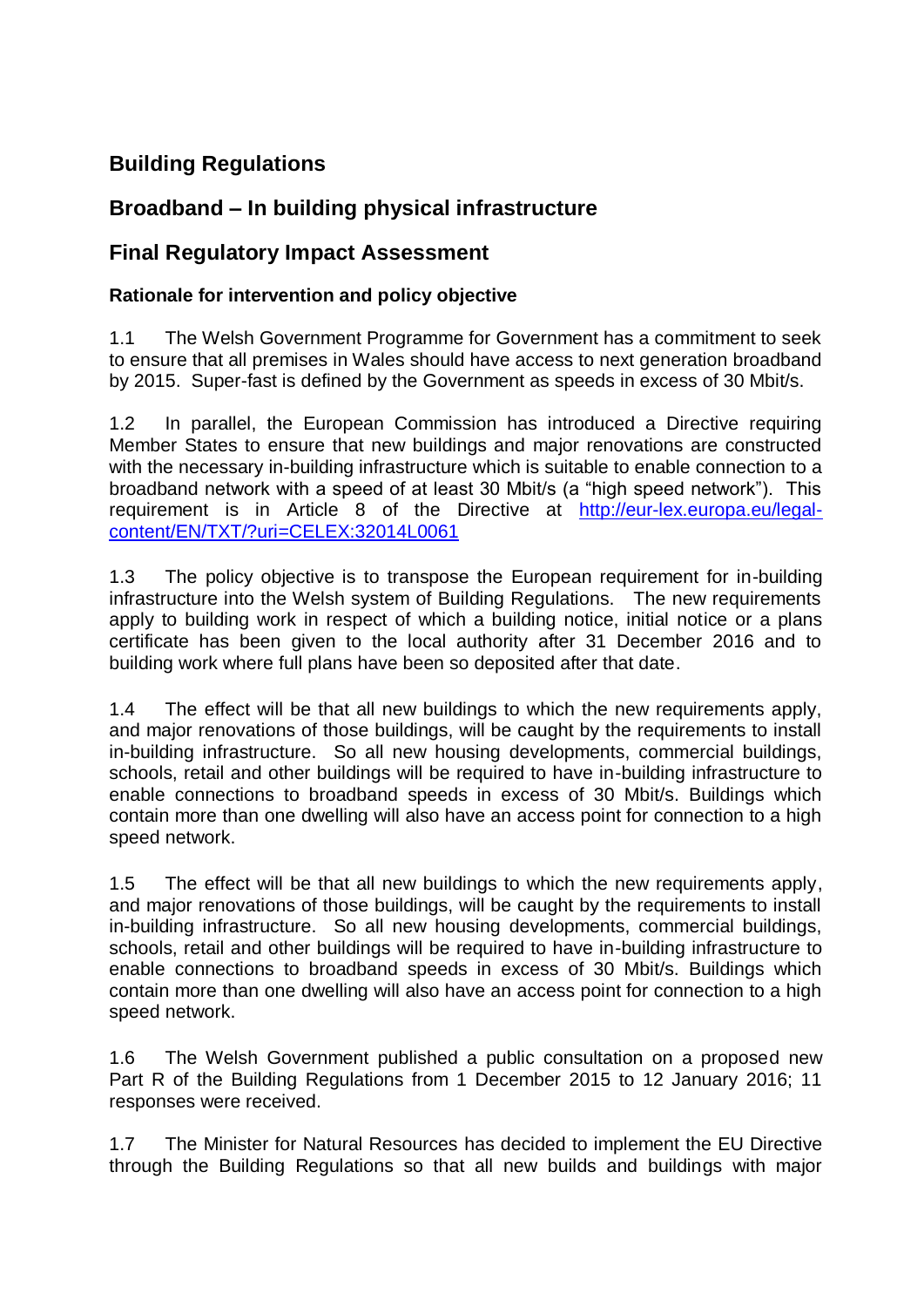renovation would be required to have super-fast broadband infrastructure.

#### **Policy options**

1.8 The requirements of the Directive have to be implemented by "*laws, regulations and administrative provisions"*.

1.9 Our view (and that of the UK government) is that this is best achieved through the Building Regulations, as enforcement or compliance checking will be undertaken by Building Control Bodies as part of their normal functions. The Regulations can be used to transpose the Directive requirements. Statutory guidance can then be issued (via an Approved Document) that sets out some of the approaches that developers could take to meet the regulatory requirements.

#### **Description of options considered**

1.10 **At consultation stage 2 options were discussed: Option 1:** To do nothing, not implement the EU Directive and risk infraction proceedings.

1.11 **Option 2:** To make Building Regulations which will require new buildings and major renovations to be constructed with the necessary in-building infrastructure to enable connection to broadband speeds of no less than 30 Mbit/s.

1.12 Following consultation it has been decided to take forward option 2.

#### **Costs and benefits of option 2(including administrative burden)**

#### **Benefits of Option 2**

1.13 The small minority of new build properties that do not have planned super-fast broadband connection would now be required to have one. Affected builders would likely pass on this extra cost.

1.14 There will be non-monetised benefits as the implementation of the EU Directive on broadband would mean the country will become even better connected to the internet.

#### **Costs of Option 2**

#### **Summary of impact**

1.15 There are several ways of delivering fixed network technology for residential and small commercial buildings, they include;

- broadband provided over networks originally deployed for cable television – via a combination of fibre and coaxial cable. These can deliver speeds of up to 152 Mbit/s.

a combination of fibre and copper technology. This is where fibre is provided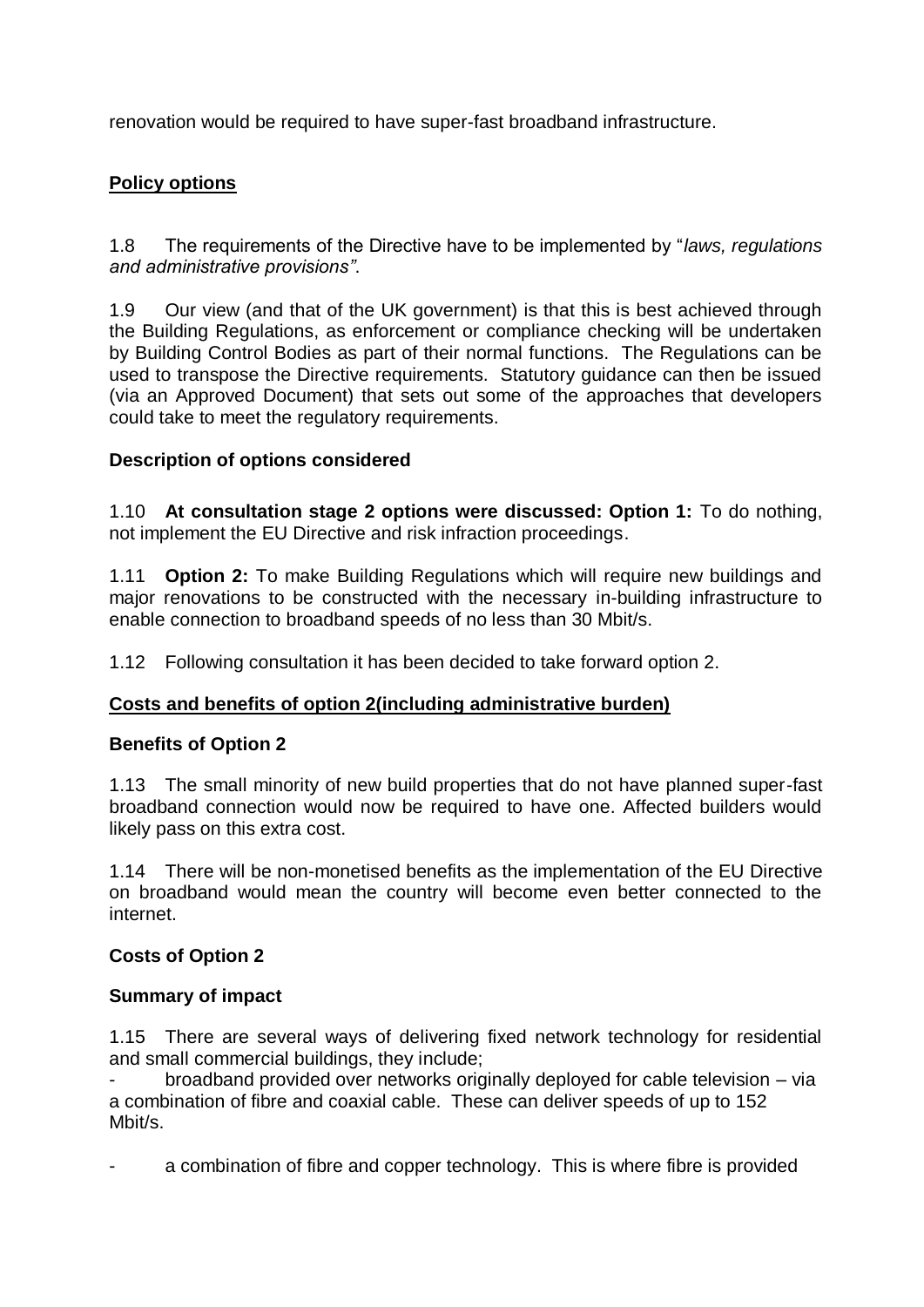between an exchange and a cabinet, and then the existing copper phone line is used to deliver higher speeds of up to 76 Mbit/s.

fibre only technology. These networks rely entirely on fibre to connect buildings to the exchange. This delivers speeds of up to 1 Gbit/s.

1.16 Based on these solutions, and following discussions with the house building industry our view is that the market is already meeting the requirements of the Directive for new dwellings, as even the most basic in-building infrastructure designed for copper technology would be capable of transmitting broadband speeds of up to 76 Mbit/s. It is the existence of wider infrastructure beyond the building that determines the actual speeds.

1.17 One of these main solutions would be provided for in the vast majority of new homes. It is estimated up to 5% (see parallel Department for Communities and Local Government consultation document<sup>1</sup>) of all new housing developments may not be intending to provide any in-building infrastructure. It is envisaged that there will be some single build homes (particularly in rural areas), where even the most basic copper telephone technology to enable broadband may not be part of the development.

1.18 For larger commercial buildings it is considered that the necessary in-building infrastructure required by the Directive to deliver speeds of at least 30 Mbit/s is universally provided for in new commercial buildings. There would simply not be a market for any kind of commercial building without access to broadband, and therefore there would always be the necessary in-building infrastructure in place to enable super-fast speeds if the wider infrastructure is in place locally.

1.19 The Directive imposes specific requirements for multi-dwelling buildings (i.e. blocks of flats). Under the Directive, developers of flats are required to provide an access point and ducting to each individual dwelling, up to the network termination points. It is unlikely there will be any additional costs. Modern blocks of flats will already make provision for the technological requirements in the Directive, and have to include vertical and horizontal distribution space for utilities such as water, electricity and gas which can easily accommodate telecom provision. The alternative would be to have wires running externally, which would make those properties difficult to market.

1.20 For major renovations, our interpretation of the Directive is that in-building physical infrastructure to enable connections to super-fast broadband will only be a requirement where there is existing infrastructure related to the provision of broadband within the building, and where the major renovation involves the removal or alteration of those elements. Where no such infrastructure exists, the regulation will not apply. Most major renovations, even where there is no broadband infrastructure, will automatically exceed Directive requirements where they meet industry basic

 1 <https://www.gov.uk/government/consultations/new-part-r-of-the-building-regulations>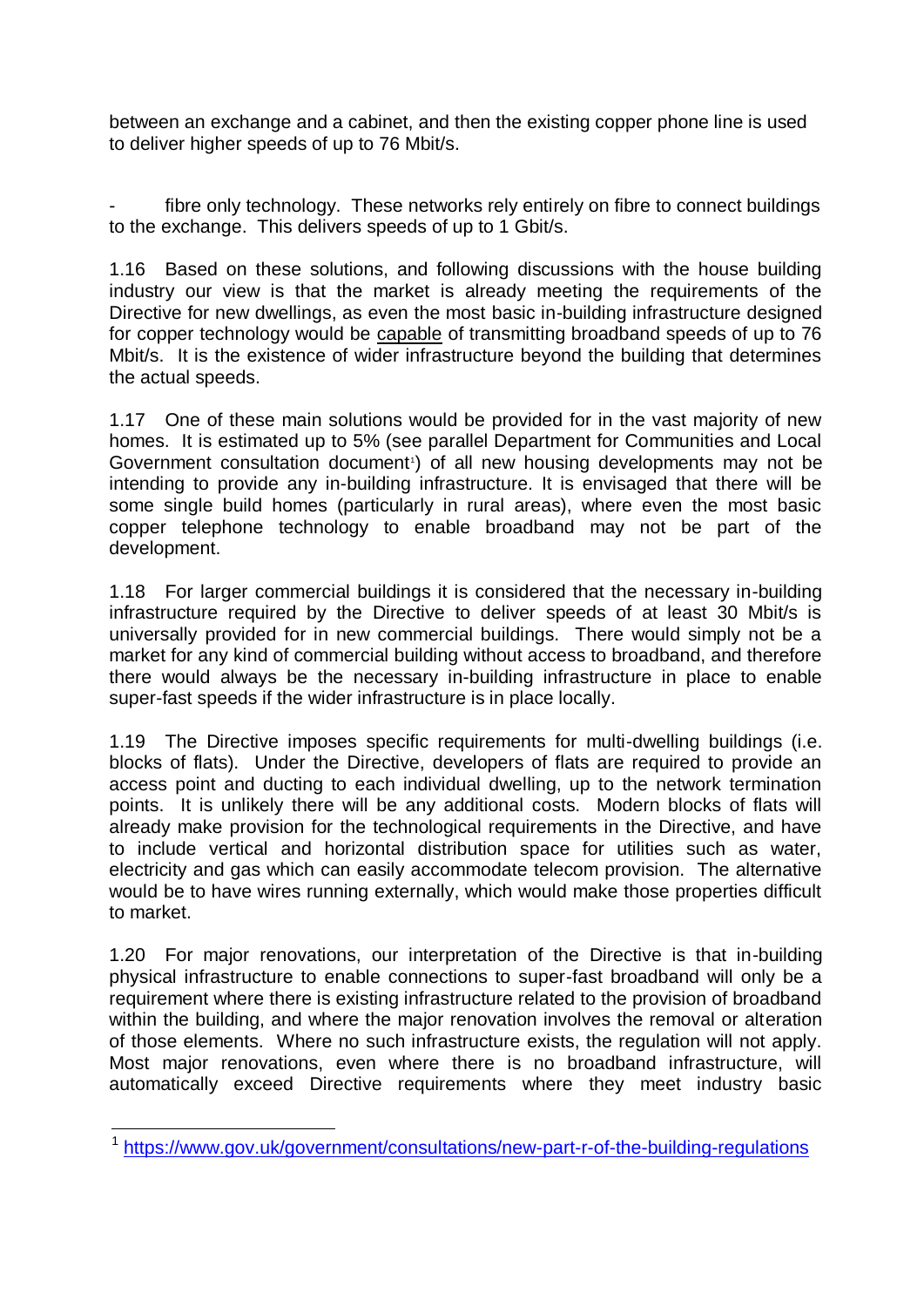specifications. This will be particularly true of older commercial buildings and for major renovations of historic buildings, for example, there will be no regulatory requirement.

#### **Cost Analysis:**

1.21 All of the cost estimates in this assessment have been rounded to the nearest £10. Recurrent costs have been discounted using HM Treasury's central discount rate of 3.5%.

#### **Build Costs**

1.22 It is believed that regulation in this area will not impose any additional costs on the majority of new commercial buildings, major-renovations and flats developments in Wales, as it is considered that in-building physical infrastructure that enables a connection to super-fast broadband will already be provided. The in-building infrastructure costs outlined below are therefore already being met in the vast majority of cases.

1.23 These types of buildings do not feature in the following analysis which has therefore focussed on housing development.

1.24 In assessing the likely cost of the new requirements to business in Wales, we have based housing completion projections on a number of scenarios set out below, they do not show projections for flats as they will not be built without the necessary infrastructure for super-fast broadband, even in the absence of this EU Directive. Analysis of costs is based on projected completions 2016- 2026 given that Article 8 the directive applies to building permits (Building Regulation applications) submitted after 31st December 2016.

| Table 1 – New House Completions in<br><b>Wales</b> |             |             |             |             |             |             |             |             |             |             |
|----------------------------------------------------|-------------|-------------|-------------|-------------|-------------|-------------|-------------|-------------|-------------|-------------|
| <b>Scen</b><br>ario                                | 2016/<br>17 | 2017/<br>18 | 2018/<br>19 | 2019/<br>20 | 2020/<br>21 | 2021/<br>22 | 2022/<br>23 | 2023/<br>24 | 2024/<br>25 | 2025/<br>26 |
| 1                                                  | 5604        | 5922        | 6256        | 6606        | 6924        | 6924        | 6924        | 6924        | 6924        | 6924        |
| $\overline{2}$                                     | 5303        | 5450        | 5596        | 5751        | 5906        | 6069        | 6232        | 6403        | 6574        | 6753        |
| 3                                                  | 5596        | 5881        | 6166        | 6452        | 6737        | 7022        | 7307        | 7592        | 7877        | 8162        |

based on flats representing 18.50% of total completions (2014/15)

1.25 The first two scenarios are based on average 'pre-downturn' (2000-01 to 2007- 08) house-building activity in Wales, with **Scenario 1** assuming that the number of completions continues to increase at the most recent rate (5.6%) until the pre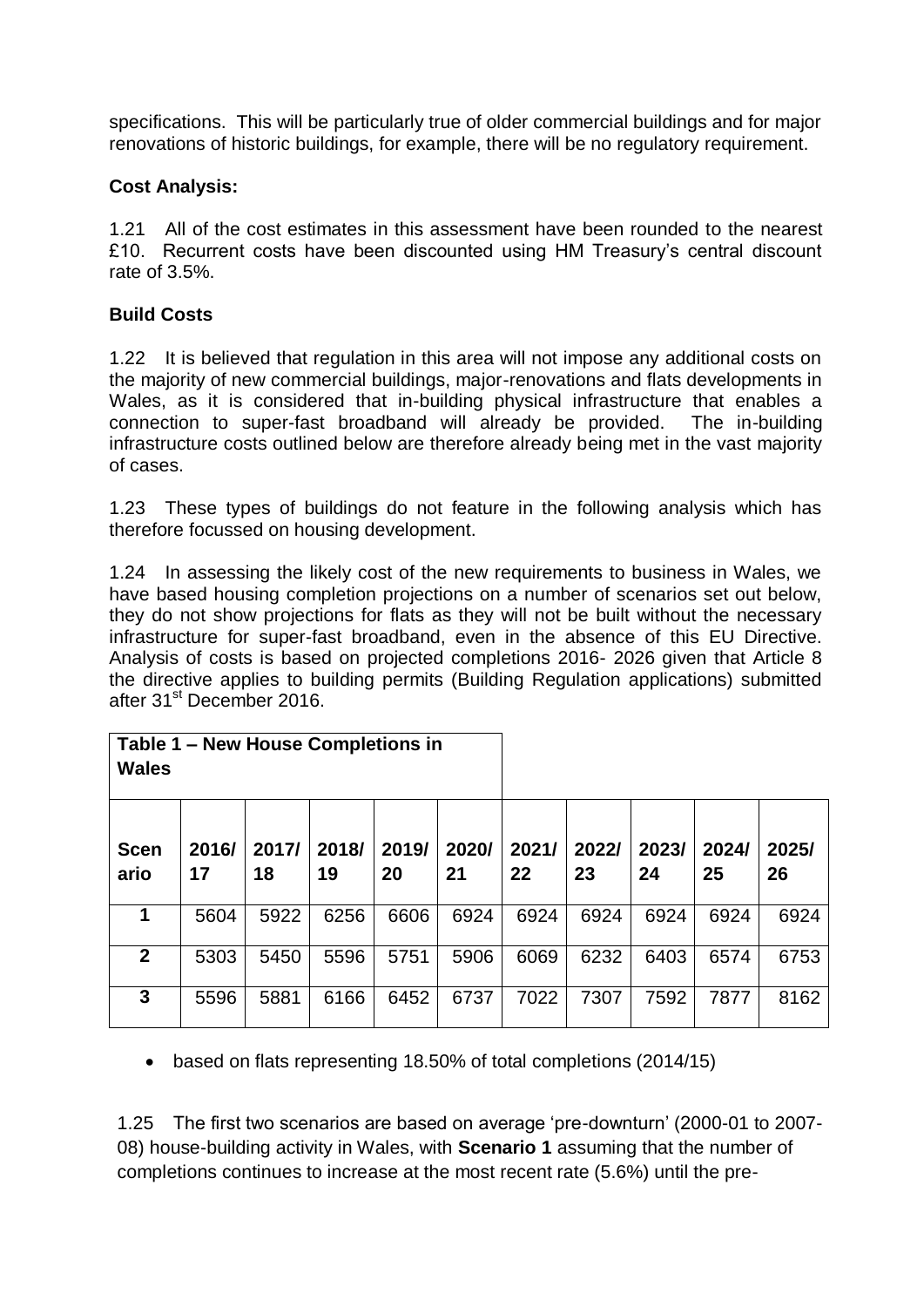downturn average of 8,500 homes is reached, after which point the number of completions levels off. In contrast, **Scenario 2** assumes that the rate of increase in completions will slow and that the pre-downturn average of 8,500 homes is only reached at the end of your appraisal period (this gives a 2.7% per annum increase in the number of completions in the period to 2026-27).

1.26 The Welsh Government statistics show that the number of completions recorded has increased by between 300 and 400 in the last 2-years and **Scenario 3** assumes that this continues throughout the appraisal period as a result the number of completions, by 2026-27, exceeds the pre-downturn average.

1.27 We have then considered how many self-builds are provided as a proportion of the overall projected housing delivery total.

1.28 Self-builds are single dwellings that are led by an individual who would contract out certain areas of the development. Custom build is a different approach, where larger housing developers offer a standard build but individuals have an input to the design and operation of the property.

1.29 For self-build it is the individual who is deciding whether to install in-building infrastructure for broadband. It is less likely that custom build developers would offer this kind of decision to the purchaser but there may be some occasions. Under both types of development there might be customers who would not opt for the necessary infrastructure for super-fast broadband in the absence of the EU Directive.

1.30 Within the Department for Communities and Local Government parallel consultation<sup>2</sup> for England they made an indicative estimate for projected numbers of self build properties. In this estimate, self build represents between 7% and 10% of total new houses in the UK $2$ .

1.31 There were 25 million UK residential fixed landlines in 2014<sup>3</sup>, compared to 26.7 million households in the UK in 2014<sup>4</sup>. This means that 94% of homes in the UK have a landline. It has already been established that a basic copper phone line is capable of receiving super-fast broadband.

1.32 They have assumed it is reasonable to assume that the same proportion (94%, of self and custom build homes in England) would be constructed with the necessary in-building infrastructure for at least a basic phone line.

1.33 This would leave the following projected number of houses that may not be built

4 [http://www.ons.gov.uk/ons/rel/family-demography/families-and-households/2014/families-and](http://www.ons.gov.uk/ons/rel/family-demography/families-and-households/2014/families-and-households-in-the-uk--2014.html)[households-in-the-uk--2014.html](http://www.ons.gov.uk/ons/rel/family-demography/families-and-households/2014/families-and-households-in-the-uk--2014.html)

 $\overline{a}$ <sup>2</sup> <http://researchbriefings.files.parliament.uk/documents/SN06784/SN06784.pdf>

<sup>3</sup> <http://media.ofcom.org.uk/facts/>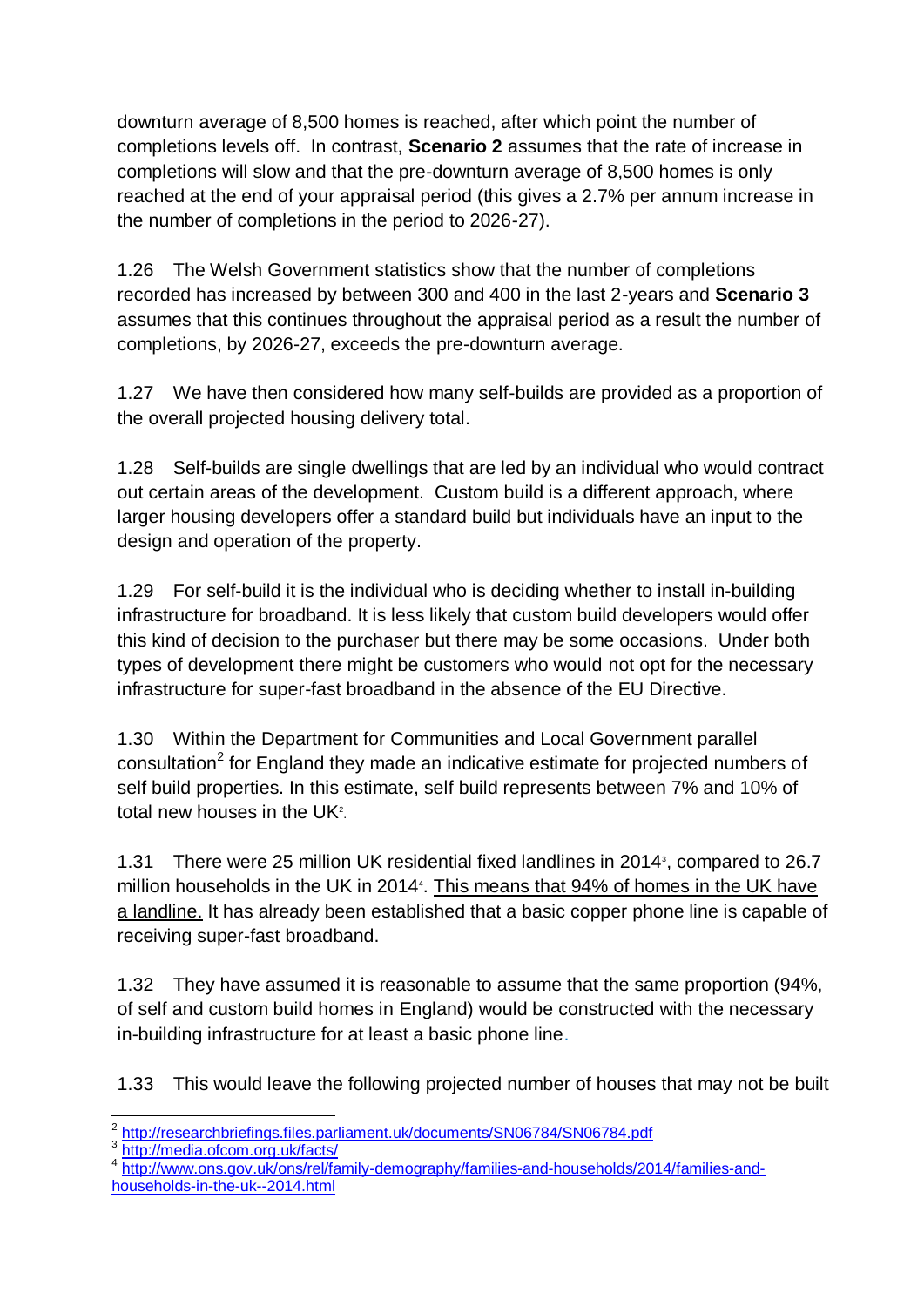with the necessary in-building infrastructure, but that may be required to under the EU requirements. This represents less than 1% of total housing delivered for England.

| Table 2 – Projected number of single dwellings to be affected in England |      |                |      |      |      |       |             |                                             |      |
|--------------------------------------------------------------------------|------|----------------|------|------|------|-------|-------------|---------------------------------------------|------|
| 2016                                                                     | 2017 | $ 2018\rangle$ | 2019 | 2020 | 2021 | 2022  | $\mid$ 2023 | 2024                                        | 2025 |
| 673                                                                      | 727  | 785            | 847  | 915  | 988  | 1,068 |             | $\vert 1,153 \vert 1,245 \vert 1,345 \vert$ |      |

1.34 National data on self build dwellings in Wales is not regularly collected. New housing completions for Wales were 6170 in 2014/15<sup>5</sup> of which 81.50% were houses compared with 65% for England. English total completions were 125,110 for the same period<sup>®</sup>. Using the new house completions in Scenario 2 (see Table 1 above) and assuming a) the same proportion of self-builds relative to total house completions as England and b) the same proportion of homes currently constructed without the necessary in-building infrastructure as England, this suggests that the number of new houses built in Wales without the necessary in-building infrastructure would range from 44 in 2016 to 72 in 2025.

1.35 To understand the potential costs to business, at this point it is necessary to look at the infrastructure costs for in-building infrastructure.

1.36 On the unit cost side, a European Commission report<sup>7</sup> to support the preparation of impact assessments for Member States provides such industry estimates. Figure 7.3 of the report estimates that ducting and wiring together will cost €250 per flat. This is about £181. But the EU Directive only necessitates the ducting, not the wiring. For Spain, it is approximated that ducting costs are about 75% of total cost of ducting and wiring. Applying that cost-split to the case in England, the unit cost for flats would be about £139.

1.37 For single dwellings, the ducting is not a necessary part of the in-building infrastructure. Instead, a hole in the wall connecting an external access point to the network termination point inside the house is required. As such the unit cost for houses will be much lower, potentially half of that for flats, or £70.

1.38 Applying that cost to the number of single dwellings we consider under scenario

<sup>1</sup> <sup>5</sup> [https://statswales.wales.gov.uk/Catalogue/Housing/New-House-Building/newdwellingscompleted-by](https://statswales.wales.gov.uk/Catalogue/Housing/New-House-Building/newdwellingscompleted-by-period-tenure)[period-tenure](https://statswales.wales.gov.uk/Catalogue/Housing/New-House-Building/newdwellingscompleted-by-period-tenure) 6

[https://www.gov.uk/government/uploads/system/uploads/attachment\\_data/file/428601/House\\_Buildin](https://www.gov.uk/government/uploads/system/uploads/attachment_data/file/428601/House_Building_Release_-_Mar_Qtr_2015.pdf) [g\\_Release\\_-\\_Mar\\_Qtr\\_2015.pdf](https://www.gov.uk/government/uploads/system/uploads/attachment_data/file/428601/House_Building_Release_-_Mar_Qtr_2015.pdf)

 $7$  Support for the preparation of an impact assessment to accompany an EU initiative on reducing the costs of high-speed broadband infrastructure deployment – Final Report. Available from [here.](https://ec.europa.eu/digital-agenda/en/news/support-preparation-impact-assessment-accompany-eu-initiative-reducing-costs-high-speed)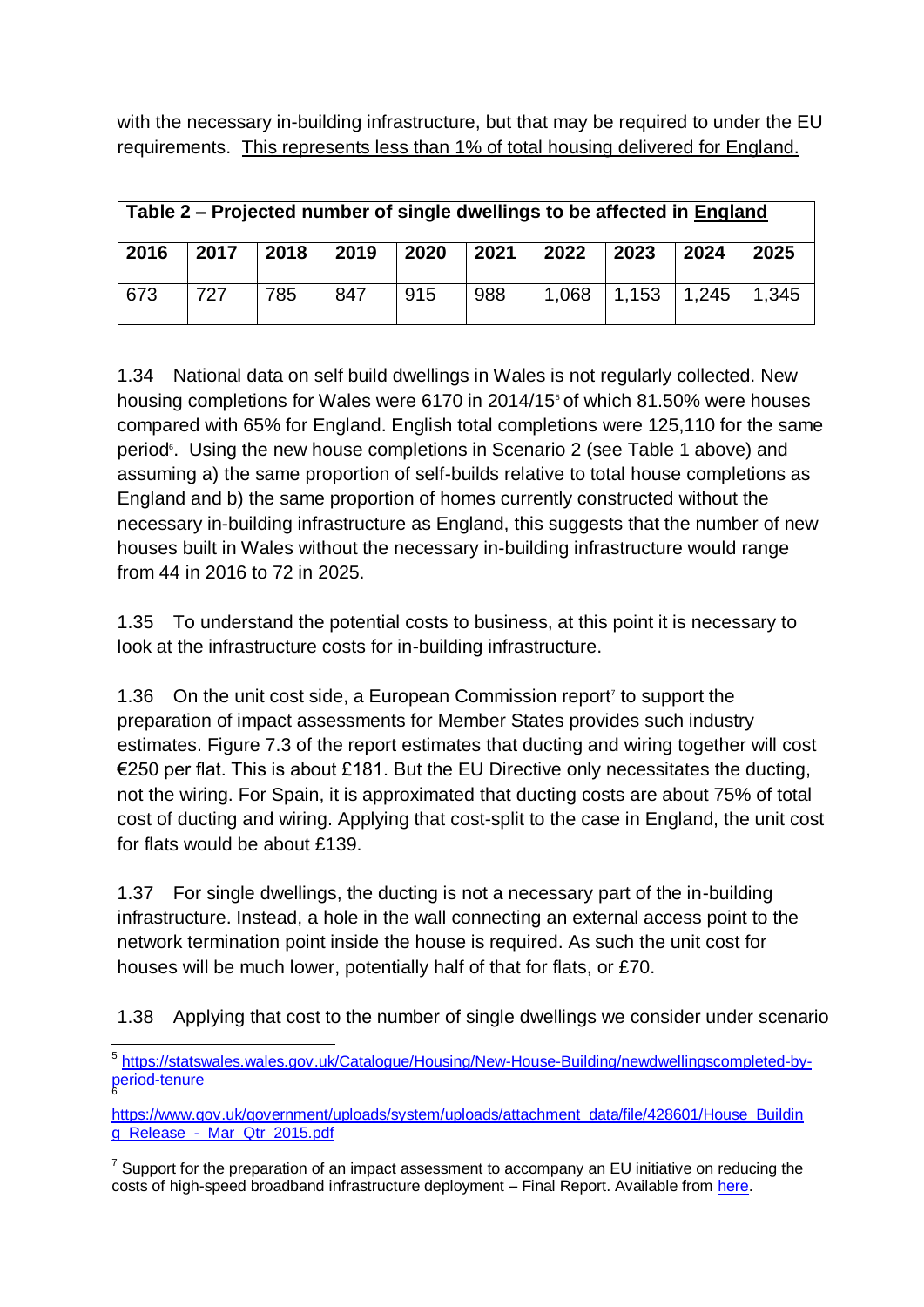2 will be affected by the EU Directive in Wales would produce annual costs of £3,060 to £5,020 over the 10 year review period. This represents an average annual cost of £3,970 and a present value of £32,500 over the period.

### **Familiarisation costs**

1.39 There will be a familiarisation cost with implementing the EU Directive. The know-how of installing the necessary infrastructure is well-established knowledge in the building industry. The only familiarisation cost is to know about the requirement and related guidance within the Approved Document. This will be publicised through the Welsh Governments updated website, seminars run by various industry bodies, articles in trade magazines, and the Building Control Bodies.

1.40 Architects, building control surveyors and building surveyors are the main professions that would have to be aware of this new part of the Building Regulations. The consultation Impact assessment considered that this is a simple requirement and would take about 5 minutes for each profession to familiarise. However, feedback from the consultation was that 5 minutes was an unrealistic for Building Control Bodies, therefore we have considered this and re-estimated that 30 minutes per Building Control Officer is sufficient to cover familiarisation/training time. The costs associated with this are in table 3 below.

| Table 3 – Building Control Surveyor familiarisation cost of implementing the<br><b>EU Directive</b> |                                   |                   |                         |       |  |  |  |
|-----------------------------------------------------------------------------------------------------|-----------------------------------|-------------------|-------------------------|-------|--|--|--|
|                                                                                                     | Familiarisation/training   Hourly |                   | Estimated number of     | Total |  |  |  |
|                                                                                                     | time                              | rate <sup>8</sup> | <b>Building Control</b> |       |  |  |  |
|                                                                                                     |                                   |                   | Surveyors               |       |  |  |  |

30 minutes £32.10 202 £3,240

| Control<br>Surveyor |                                                                                                                                                                                                                                         |  |  |
|---------------------|-----------------------------------------------------------------------------------------------------------------------------------------------------------------------------------------------------------------------------------------|--|--|
| 1.41                | Therefore a one-off transitional cost of £3,240 is estimated for the                                                                                                                                                                    |  |  |
|                     | familiarisation costs to Building Control Bodies. The Building Control function on                                                                                                                                                      |  |  |
|                     | $\mathbf{I} = \mathbf{I}$ , and the set of the set of the set of the set of the set of the set of the set of the set of the set of the set of the set of the set of the set of the set of the set of the set of the set of the set of t |  |  |

a development could be carried out by a Local Authority or a private approved contractor.

## **Implementation Costs**

**Building** 

1.42 The consultation also highlighted that no allowance had been made within the consultation stage Impact Assessment for the additional time for Building Control Bodies to plan check and inspect the requirements of Part R. The costs associated with this are in table 4 below.

 $\overline{a}$ <sup>8</sup> Market rates are derived from Welsh Government National Procurement Service (NPS) consultants framework.